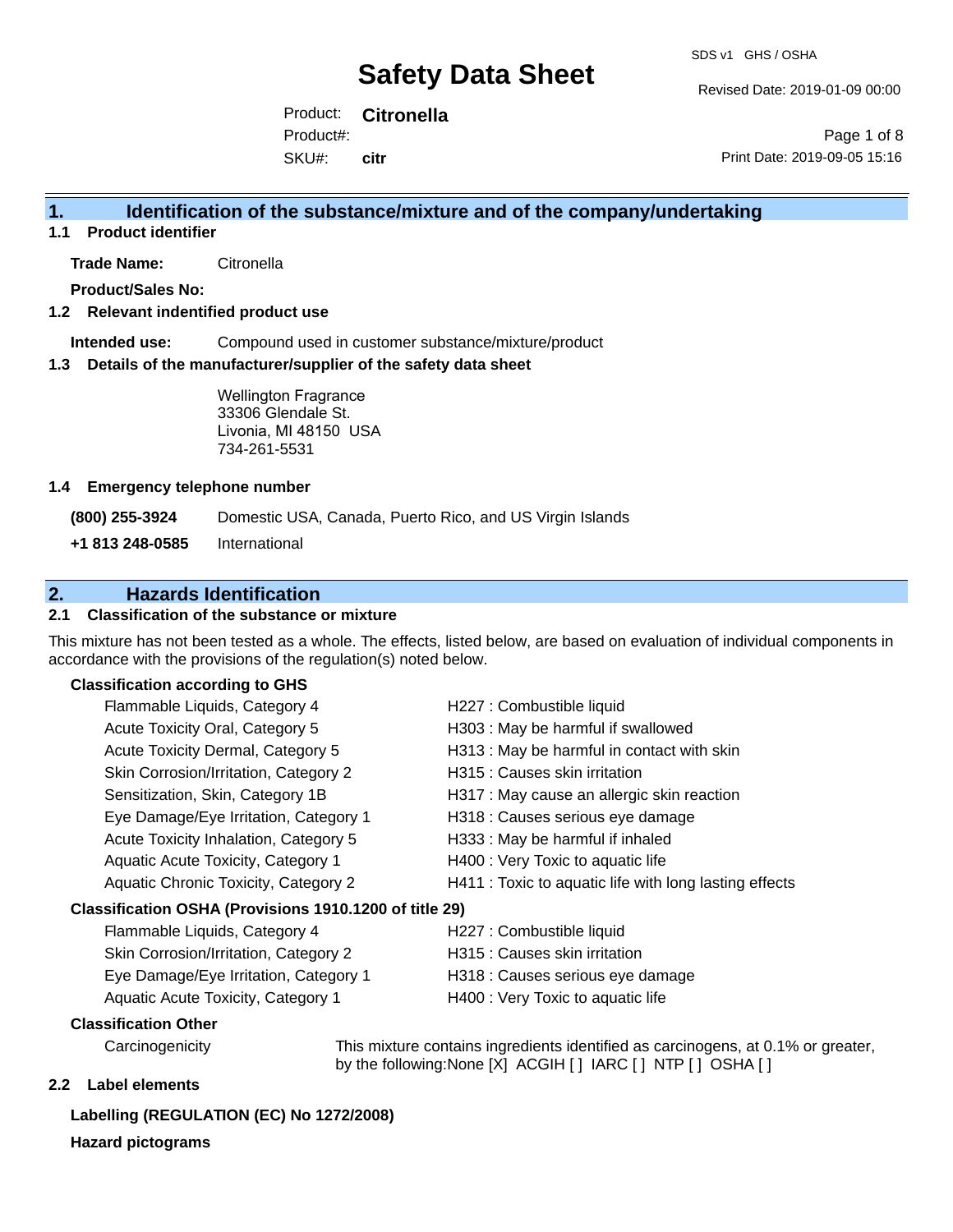Revised Date: 2019-01-09 00:00

Print Date: 2019-09-05 15:16

Page 2 of 8

Product: **Citronella** SKU#: Product#: **citr**





|  |  | <b>Signal Word: Danger</b> |
|--|--|----------------------------|
|--|--|----------------------------|

| <b>Hazard statments</b> |                                                 |
|-------------------------|-------------------------------------------------|
| H <sub>22</sub> 7       | Combustible liquid                              |
| H303                    | May be harmful if swallowed                     |
| H313                    | May be harmful in contact with skin             |
| H315                    | Causes skin irritation                          |
| H317                    | May cause an allergic skin reaction             |
| H318                    | Causes serious eye damage                       |
| H333                    | May be harmful if inhaled                       |
| H400                    | Very Toxic to aquatic life                      |
| H411                    | Toxic to aquatic life with long lasting effects |
|                         |                                                 |

#### **Precautionary Statements**

#### **Prevention:**

| ----------       |                                                                       |
|------------------|-----------------------------------------------------------------------|
| P235             | Keep cool                                                             |
| P <sub>264</sub> | Wash hands thoroughly after handling                                  |
| P272             | Contaminated work clothing should not be allowed out of the workplace |
| P273             | Avoid release to the environment                                      |
|                  |                                                                       |

#### **Response:**

| $P302 + P352$        | IF ON SKIN: Wash with soap and water                                                                                                  |
|----------------------|---------------------------------------------------------------------------------------------------------------------------------------|
| $P304 + P312$        | IF INHALED: Call a POISON CENTER or doctor/physician if you feel unwell                                                               |
| $P305 + P351 + P338$ | IF IN EYES: Rinse cautiously with water for several minutes Remove contact lenses if<br>present and easy to do. continue rinsing      |
| P310                 | Immediately call a POISON CENTER or doctor/physician                                                                                  |
| P312                 | Call a POISON CENTER or doctor/physician if you feel unwell                                                                           |
| $P333 + P313$        | If skin irritation or a rash occurs: Get medical advice/attention                                                                     |
| P362                 | Take off contaminated clothing and wash before reuse                                                                                  |
| P363                 | Wash contaminated clothing before reuse                                                                                               |
| P370 + P378          | In case of fire: Use Carbon dioxide (CO2), Dry chemical, or Foam for extinction. Do not use<br>a direct water jet on burning material |
| P391                 | <b>Collect Spillage</b>                                                                                                               |

**2.3 Other Hazards**

#### **no data available**

### **3. Composition/Information on Ingredients**

#### **3.1 Mixtures**

This product is a complex mixture of ingredients, which contains among others the following substance(s), presenting a health or environmental hazard within the meaning of the UN Globally Harmonized System of Classification and Labeling of Chemicals (GHS):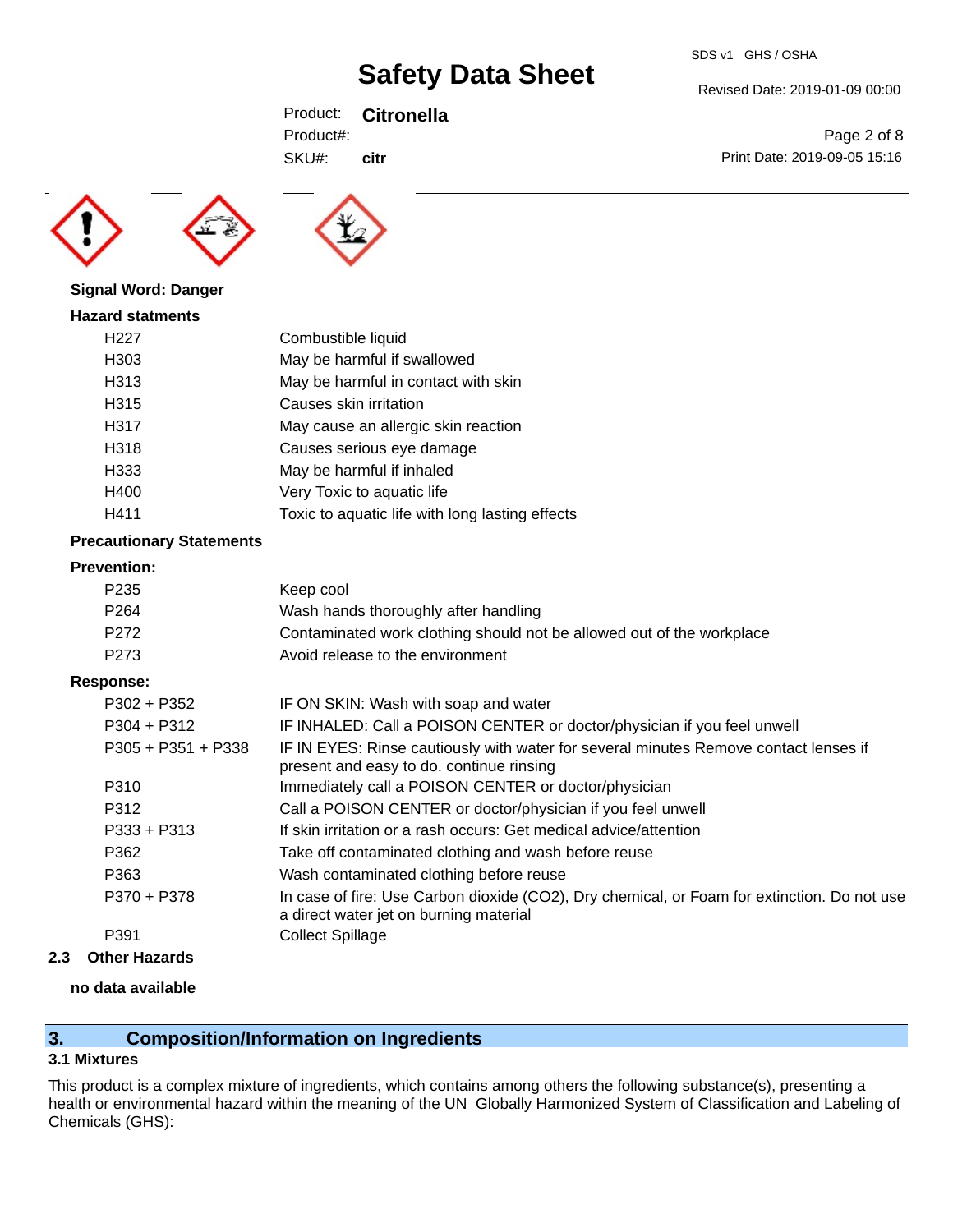SDS v1 GHS / OSHA

Revised Date: 2019-01-09 00:00

Print Date: 2019-09-05 15:16

Page 3 of 8

Product: **Citronella**

Product#:

SKU#: **citr**

| CAS#<br>Ingredient                                       | EC#                                            | Conc.<br>Range | <b>GHS Classification</b>           |
|----------------------------------------------------------|------------------------------------------------|----------------|-------------------------------------|
| 120-51-4                                                 | 204-402-9                                      | $30 - 40 \%$   | H302; H313; H400; H411              |
| <b>Benzyl Benzoate</b>                                   |                                                |                |                                     |
| 106-23-0                                                 | 203-376-6                                      | $10 - 20 \%$   | H227; H303; H313; H315; H317; H319; |
| Citronellal                                              |                                                |                | H401                                |
| 8050-15-5                                                | 232-476-2                                      | $10 - 20 \%$   | H402; H412                          |
|                                                          | Methyl ester of rosin (partially hydrogenated) |                |                                     |
| 106-24-1                                                 | 203-377-1                                      | $10 - 20 \%$   | H303; H315; H317; H318; H402        |
| Geraniol                                                 |                                                |                |                                     |
| $106 - 22 - 9$                                           | 203-375-0                                      | $5 - 10 \%$    | H303; H313; H315; H317; H319; H401  |
| Citronellol                                              |                                                |                |                                     |
| 105-87-3                                                 | 203-341-5                                      | $2 - 5%$       | H315; H317; H401; H412              |
| Geranyl Acetate                                          |                                                |                |                                     |
| 5989-27-5                                                | 227-813-5                                      | $2 - 5%$       | H226; H304; H315; H317; H400; H410  |
| Limonene                                                 |                                                |                |                                     |
| 5392-40-5                                                | 226-394-6                                      | $0.1 - 1.0 %$  | H313; H315; H317; H319; H401        |
| Citral                                                   |                                                |                |                                     |
| See Section 16 for full text of GHS classification codes |                                                |                |                                     |

See Section 16 for full text of GHS classification codes which where not shown in section 2 Total Hydrocarbon Content (%  $w/w$ ) = 2.50

| 4.<br><b>First Aid Measures</b>                                                   |                                                                                                               |
|-----------------------------------------------------------------------------------|---------------------------------------------------------------------------------------------------------------|
| <b>Description of first aid measures</b><br>4.1                                   |                                                                                                               |
| Inhalation:                                                                       | Remove from exposure site to fresh air and keep at rest.<br>Obtain medical advice.                            |
| Eye Exposure:                                                                     | Flush immediately with water for at least 15 minutes.<br>Contact physician if symptoms persist.               |
| <b>Skin Exposure:</b>                                                             | Remove contaminated clothes. Wash thoroughly with water (and soap).<br>Contact physician if symptoms persist. |
| Ingestion:                                                                        | Rinse mouth with water and obtain medical advice.                                                             |
| Most important symptoms and effects, both acute and delayed<br>4.2                |                                                                                                               |
| Symptoms:                                                                         | no data available                                                                                             |
| <b>Risks:</b>                                                                     | Refer to Section 2.2 "Hazard Statements"                                                                      |
| Indication of any immediate medical attention and special treatment needed<br>4.3 |                                                                                                               |
| Treatment:                                                                        | Refer to Section 2.2 "Response"                                                                               |

| 5. | <b>Fire-Fighting measures</b> |
|----|-------------------------------|
|    |                               |

## **5.1 Extinguishing media**

| Suitable:  | Carbon dioxide (CO2), Dry chemical, Foam          |
|------------|---------------------------------------------------|
| Unsuitable | Do not use a direct water jet on burning material |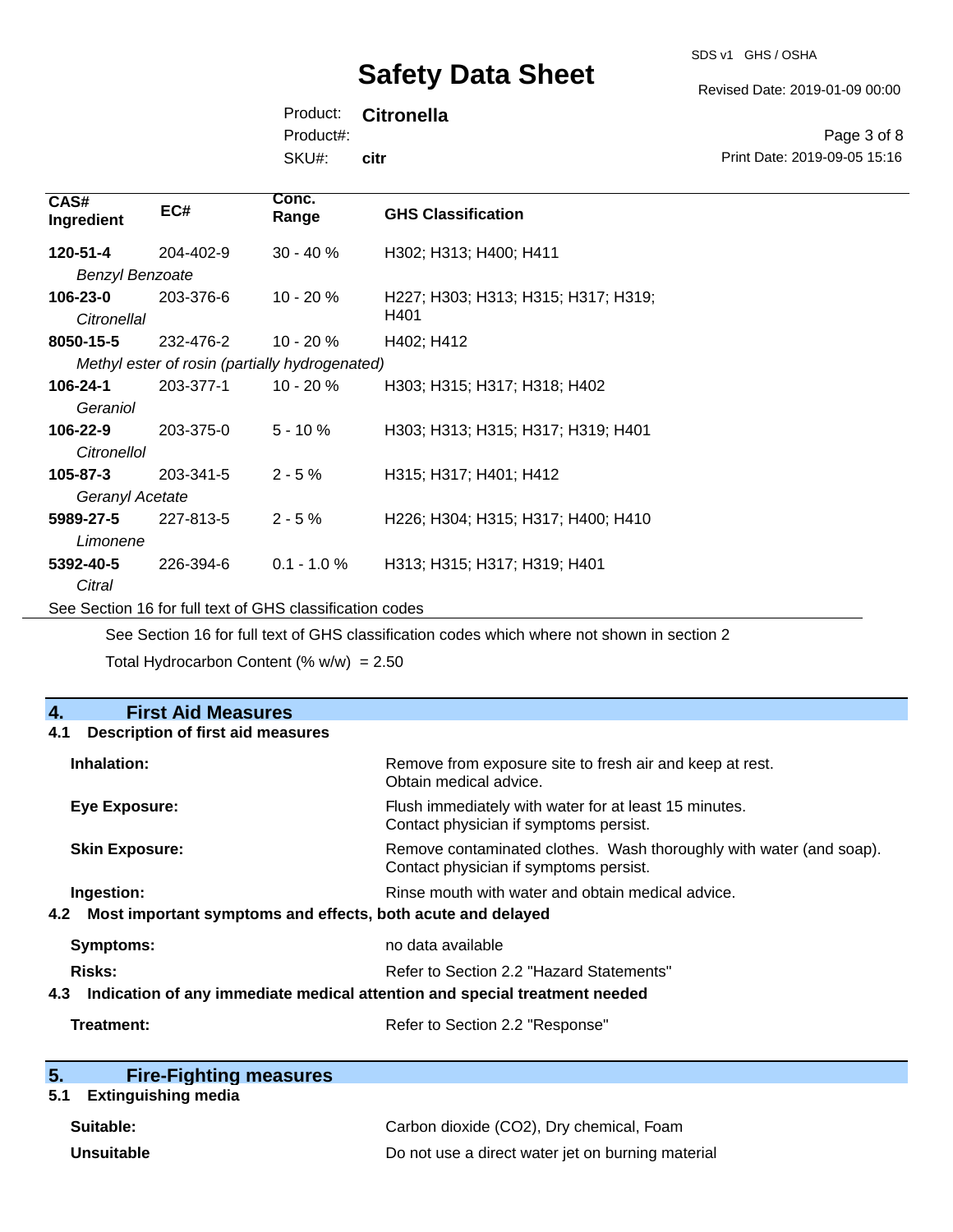Revised Date: 2019-01-09 00:00

Product: **Citronella** SKU#: Product#: **citr**

Page 4 of 8 Print Date: 2019-09-05 15:16

#### **5.2 Special hazards arising from the substance or mixture**

**During fire fighting:** Water may be ineffective

#### **5.3 Advice for firefighters**

**Further information:** Standard procedure for chemical fires

#### **6. Accidental Release Measures**

#### **6.1 Personal precautions, protective equipment and emergency procedures**

Avoid inhalation and contact with skin and eyes. A self-contained breathing apparatus is recommended in case of a major spill.

#### **6.2 Environmental precautions**

Keep away from drains, soil, and surface and groundwater.

#### **6.3 Methods and materials for containment and cleaning up**

Clean up spillage promptly. Remove ignition sources. Provide adequate ventilation. Avoid excessive inhalation of vapors. Gross spillages should be contained by use of sand or inert powder and disposed of according to the local regulations.

#### **6.4 Reference to other sections**

Not Applicable

#### **7. Handling and Storage**

#### **7.1 Precautions for safe handling**

Apply according to good manufacturing and industrial hygiene practices with proper ventilation. Do not drink, eat or smoke while handling. Respect good personal hygiene.

#### **7.2 Conditions for safe storage, including any incompatibilities**

Store in a cool, dry and ventilated area away from heat sources and protected from light in tightly closed original container. Avoid uncoated metal container. Keep air contact to a minimum.

#### **7.3 Specific end uses**

No information available

#### **8. Exposure Controls/Personal Protection**

#### **8.1 Control parameters**

**Exposure Limits:** Contains no substances with occupational exposure limit values.

**Engineering Controls:** Use local exhaust as needed.

#### **8.2 Exposure controls - Personal protective equipment**

| Eye protection:                | Tightly sealed goggles, face shield, or safety glasses with brow guards and side shields, etc.<br>as may be appropriate for the exposure |
|--------------------------------|------------------------------------------------------------------------------------------------------------------------------------------|
| <b>Respiratory protection:</b> | Avoid excessive inhalation of concentrated vapors. Apply local ventilation where appropriate.                                            |
| <b>Skin protection:</b>        | Avoid Skin contact. Use chemically resistant gloves as needed.                                                                           |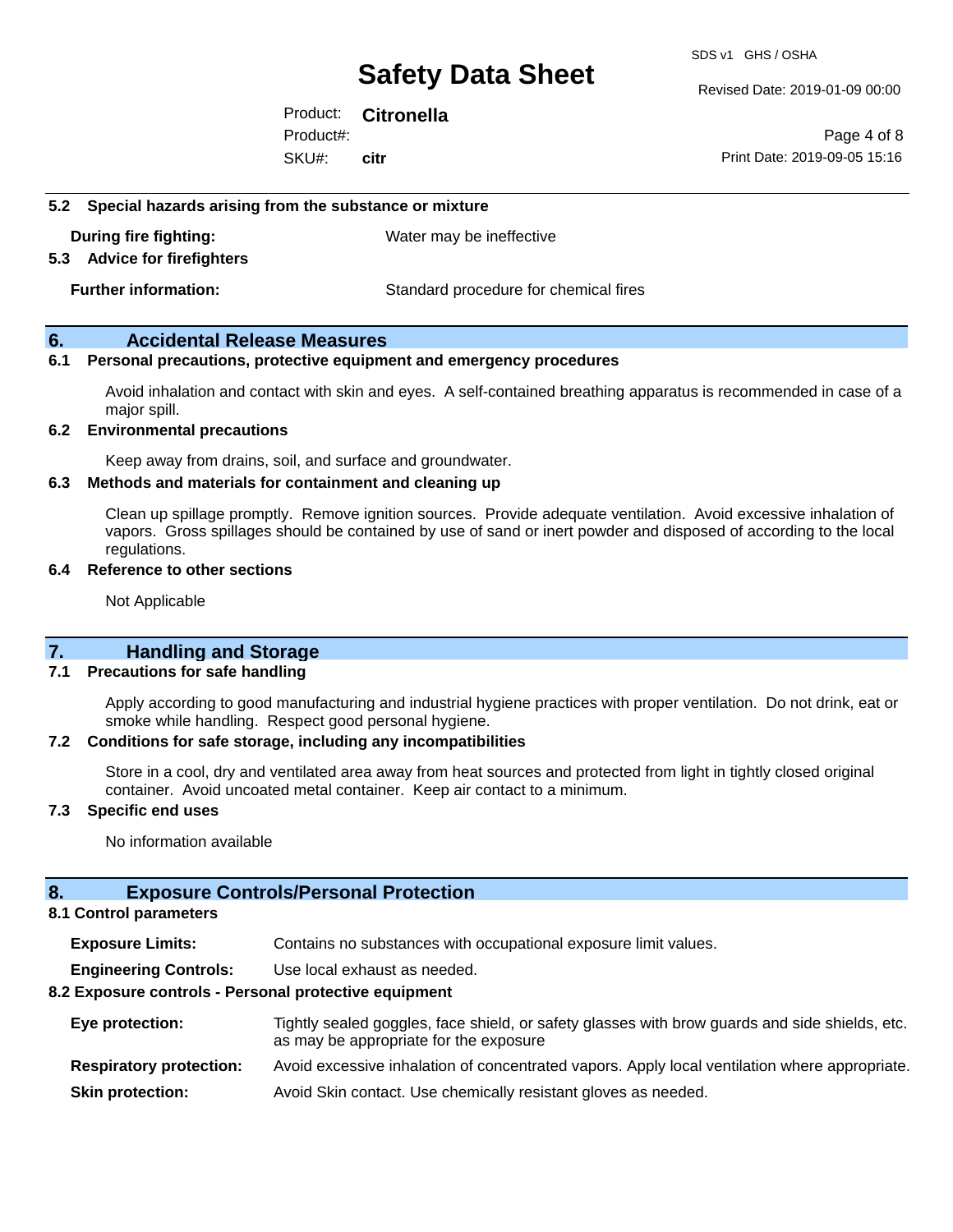Revised Date: 2019-01-09 00:00

Product: **Citronella** SKU#: Product#: **citr**

Page 5 of 8 Print Date: 2019-09-05 15:16

## **9. Physical and Chemical Properties**

#### **9.1 Information on basic physical and chemical properties**

| <b>Appearance:</b>           | Liquid                                       |
|------------------------------|----------------------------------------------|
| Odor:                        | Conforms to Standard                         |
| Color:                       | Pale Yellow (G2) to Amber/Golden Yellow (G5) |
| <b>Viscosity:</b>            | Liquid                                       |
| <b>Freezing Point:</b>       | Not determined                               |
| <b>Boiling Point:</b>        | Not determined                               |
| <b>Melting Point:</b>        | Not determined                               |
| <b>Flashpoint (CCCFP):</b>   | 195 F (90.56 C)                              |
| <b>Auto flammability:</b>    | Not determined                               |
| <b>Explosive Properties:</b> | None Expected                                |
| <b>Oxidizing properties:</b> | None Expected                                |
| Vapor Pressure (mmHg@20 C):  | 0.4001                                       |
| %VOC:                        | 0.40                                         |
| Specific Gravity @ 25 C:     | 0.9730                                       |
| Density @ 25 C:              | 0.9700                                       |
| Refractive Index @ 20 C:     | 1.5060                                       |
| Soluble in:                  | Oil                                          |

### **10. Stability and Reactivity**

| 10.1 Reactivity                         | None                                               |
|-----------------------------------------|----------------------------------------------------|
| <b>10.2 Chemical stability</b>          | Stable                                             |
| 10.3 Possibility of hazardous reactions | None known                                         |
| <b>10.4 Conditions to avoid</b>         | None known                                         |
| 10.5 Incompatible materials             | Strong oxidizing agents, strong acids, and alkalis |
| 10.6 Hazardous decomposition products   | None known                                         |

### **11. Toxicological Information 11.1 Toxicological Effects**

Acute Toxicity Estimates (ATEs) based on the individual Ingredient Toxicity Data utilizing the "Additivity Formula"

| Acute toxicity - Oral - (Rat) mg/kg          | (LD50: 2333.7438) May be harmful if swallowed            |
|----------------------------------------------|----------------------------------------------------------|
| Acute toxicity - Dermal - (Rabbit) mg/kg     | (LD50: 4133.7719) May be harmful in contact with skin    |
| Acute toxicity - Inhalation - (Rat) mg/L/4hr | (LD50: 30.6972) May be harmful if inhaled                |
| <b>Skin corrosion / irritation</b>           | May be harmful if inhaled                                |
| Serious eye damage / irritation              | Causes serious eye damage                                |
| <b>Respiratory sensitization</b>             | Not classified - the classification criteria are not met |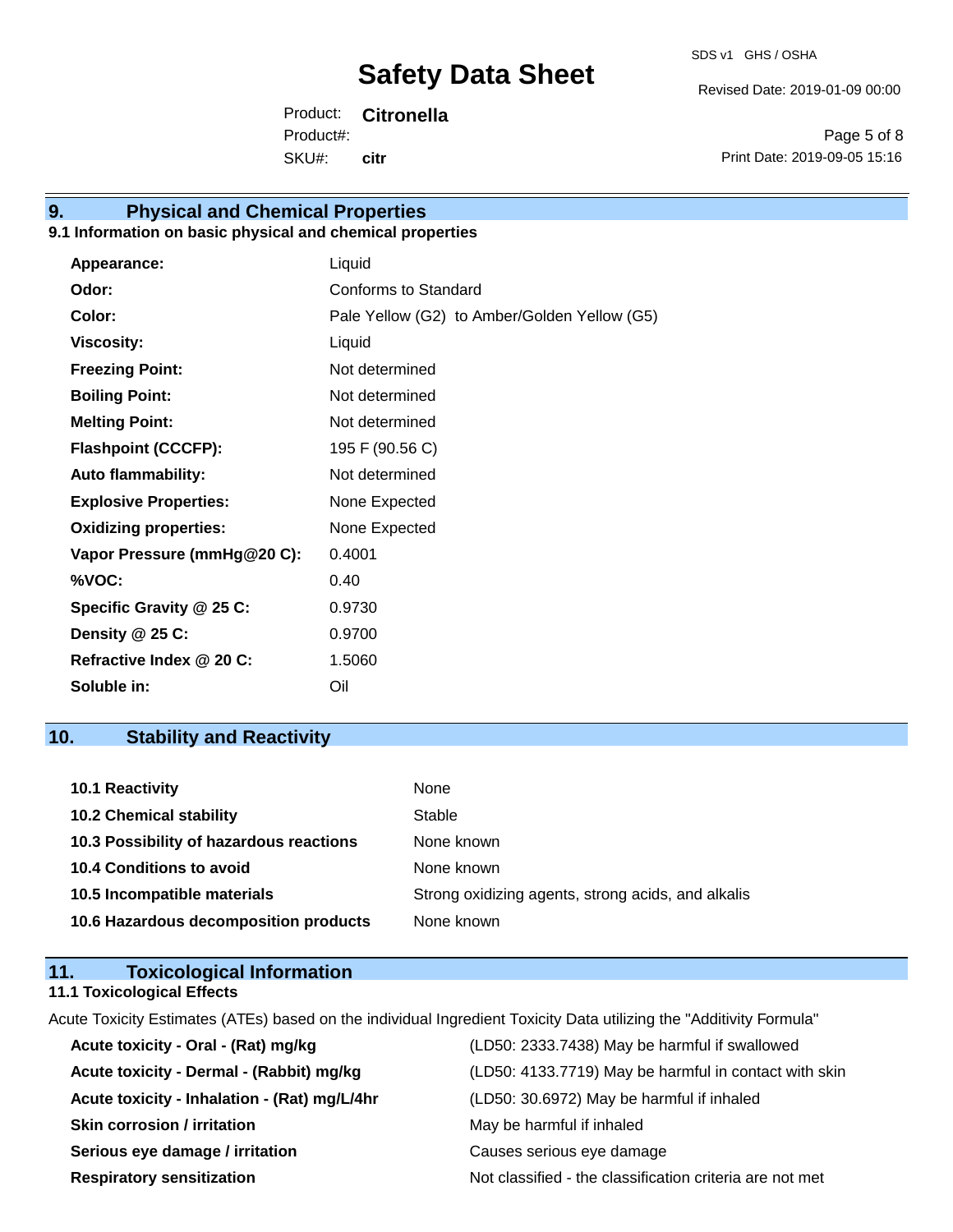SDS v1 GHS / OSHA

Revised Date: 2019-01-09 00:00

Product: **Citronella** SKU#: Product#: **citr**

Page 6 of 8 Print Date: 2019-09-05 15:16

| <b>Skin sensitization</b>                          | May cause an allergic skin reaction                      |
|----------------------------------------------------|----------------------------------------------------------|
| <b>Germ cell mutagenicity</b>                      | Not classified - the classification criteria are not met |
| Carcinogenicity                                    | Not classified - the classification criteria are not met |
| <b>Reproductive toxicity</b>                       | Not classified - the classification criteria are not met |
| Specific target organ toxicity - single exposure   | Not classified - the classification criteria are not met |
| Specific target organ toxicity - repeated exposure | Not classified - the classification criteria are not met |
| <b>Aspiration hazard</b>                           | Not classified - the classification criteria are not met |
|                                                    |                                                          |

| <b>Ecological Information</b><br>12. |                                                 |  |  |
|--------------------------------------|-------------------------------------------------|--|--|
| <b>12.1 Toxicity</b>                 |                                                 |  |  |
| <b>Acute acquatic toxicity</b>       | Very Toxic to aquatic life                      |  |  |
| <b>Chronic acquatic toxicity</b>     | Toxic to aquatic life with long lasting effects |  |  |
| <b>Toxicity Data on soil</b>         | no data available                               |  |  |
| <b>Toxicity on other organisms</b>   | no data available                               |  |  |
| 12.2 Persistence and degradability   | no data available                               |  |  |
| 12.3 Bioaccumulative potential       | no data available                               |  |  |
| 12.4 Mobility in soil                | no data available                               |  |  |
| 12.5 Other adverse effects           | no data available                               |  |  |
|                                      |                                                 |  |  |

### **13. Disposal Conditions**

#### **13.1 Waste treatment methods**

Do not allow product to reach sewage systems. Dispose of in accordance with all local and national regulations. Send to a licensed waste management company.The product should not be allowed to enter drains, water courses or the soil. Do not contaminate ponds, waterways or ditches with chemical or used container.

### **14. Transport Information**

| <b>Marine Pollutant</b>                                       | Yes. Ingredient of greatest environmental impact:<br>120-51-4 : (30 - 40 %) : Benzyl Benzoate |                                     |                   |                 |               |
|---------------------------------------------------------------|-----------------------------------------------------------------------------------------------|-------------------------------------|-------------------|-----------------|---------------|
| <b>Regulator</b>                                              |                                                                                               | <b>Class</b>                        | <b>Pack Group</b> | <b>Sub Risk</b> | UN-nr.        |
| U.S. DOT (Non-Bulk)                                           |                                                                                               | Not Regulated - Not Dangerous Goods |                   |                 |               |
| <b>Chemicals NOI</b>                                          |                                                                                               |                                     |                   |                 |               |
| <b>ADR/RID (International Road/Rail)</b>                      |                                                                                               |                                     |                   |                 |               |
| <b>Environmentally Hazardous</b><br>Substance, Liquid, n.o.s. |                                                                                               | 9                                   | Ш                 |                 | UN3082        |
| <b>IATA (Air Cargo)</b>                                       |                                                                                               |                                     |                   |                 |               |
| <b>Environmentally Hazardous</b><br>Substance, Liquid, n.o.s. |                                                                                               | 9                                   | Ш                 |                 | <b>UN3082</b> |
| IMDG (Sea)                                                    |                                                                                               |                                     |                   |                 |               |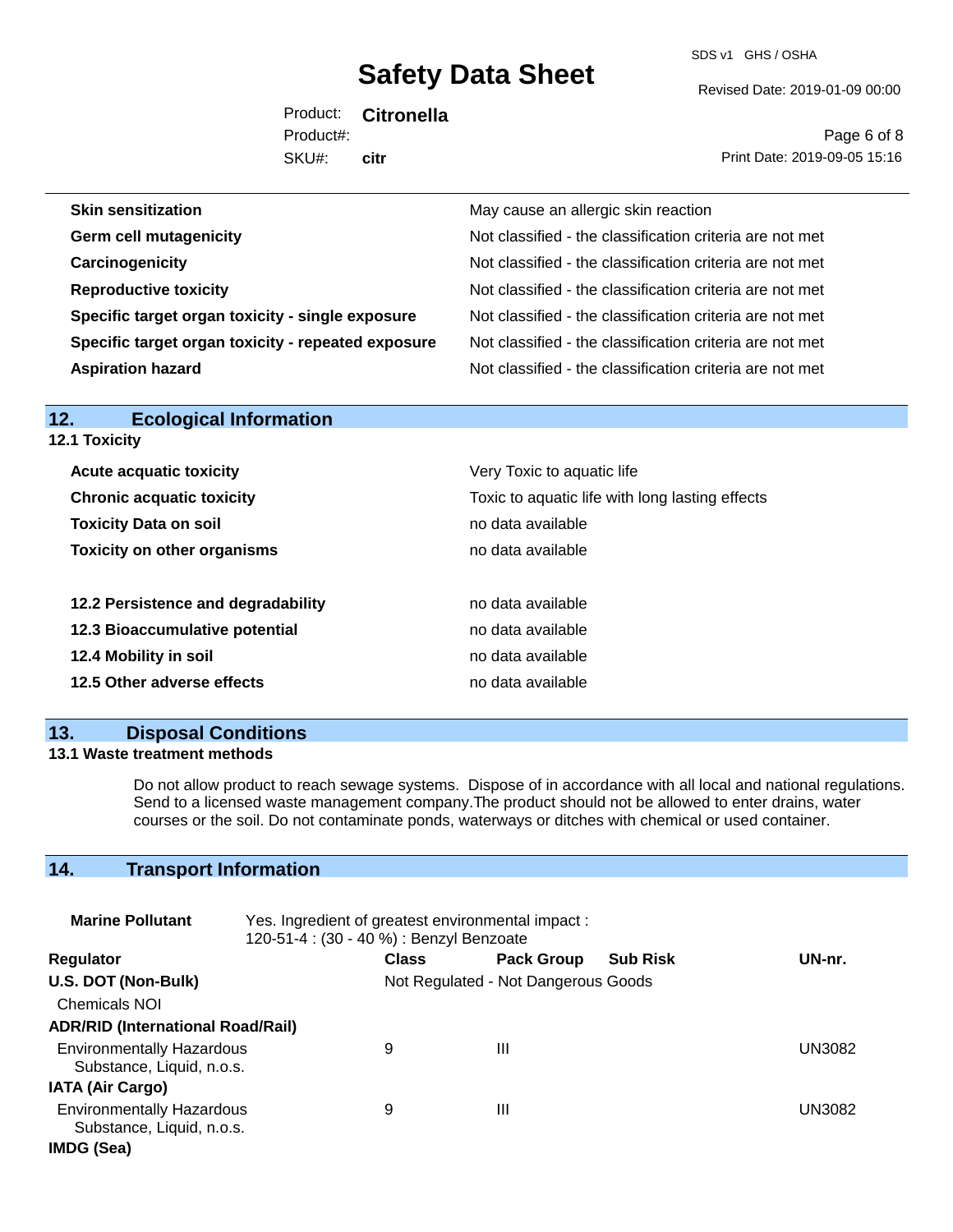SDS v1 GHS / OSHA

Revised Date: 2019-01-09 00:00

|                                                                         | Product:<br>Product#: | <b>Citronella</b> |                                                 | Page 7 of 8                                                  |
|-------------------------------------------------------------------------|-----------------------|-------------------|-------------------------------------------------|--------------------------------------------------------------|
|                                                                         | SKU#:                 | citr              |                                                 | Print Date: 2019-09-05 15:16                                 |
| <b>Environmentally Hazardous</b><br>Substance, Liquid, n.o.s.           |                       | 9                 | Ш                                               | <b>UN3082</b>                                                |
| 15.<br><b>Regulatory Information</b>                                    |                       |                   |                                                 |                                                              |
| <b>U.S. Federal Regulations</b>                                         |                       |                   |                                                 |                                                              |
| <b>TSCA (Toxic Substance Control Act)</b>                               |                       |                   |                                                 | All components of the substance/mixture are listed or exempt |
| 40 CFR(EPCRA, SARA, CERCLA and CAA)<br><b>U.S. State Regulations</b>    |                       |                   | This product contains NO components of concern. |                                                              |
| <b>California Proposition 65 Warning</b><br><b>Canadian Regulations</b> |                       |                   | No Warning required                             |                                                              |
| <b>DSL</b>                                                              |                       |                   | 100.00% of the components are listed or exempt. |                                                              |
| 16.<br><b>Other Information</b>                                         |                       |                   |                                                 |                                                              |

#### **GHS H-Statements referred to under section 3 and not listed in section 2**

| H226 : Flammable liquid and vapour                       | H302 : Harmful if swallowed                                    |
|----------------------------------------------------------|----------------------------------------------------------------|
| H304 : May be fatal if swallowed and enters airways      | H317 : May cause an allergic skin reaction                     |
| H319 : Causes serious eye irritation                     | H401 : Toxic to aquatic life                                   |
| H402 : Harmful to aquatic life                           | H410 : Very toxic to aquatic life with long lasting<br>effects |
| H412 : Harmful to aquatic life with long lasting effects |                                                                |
| <b>Total Fractional Values</b>                           |                                                                |
| (TFV) Risk                                               | Risk<br>(TFV) –                                                |
| (162.88) Acute Toxicity Inhalation, Category 5           | (25.00) Sensitization, Skin, Category 1                        |
| (24.70) Aquatic Chronic Toxicity, Category 3             | (17.50) Sensitization, Skin, Category 1B                       |
| (15.22) Eye Damage/Eye Irritation, Category 2            | (15.22) Eye Damage/Eye Irritation, Category 2A                 |
| (4.46) Skin Corrosion/Irritation, Category 3             | (4.42) Skin Corrosion/Irritation, Category 2                   |
| (4.17) Eye Damage/Eye Irritation, Category 1             | (2.40) Aquatic Chronic Toxicity, Category 2                    |
| (2.20) Aquatic Chronic Toxicity, Category 4              | (2.14) Acute Toxicity Oral, Category 5                         |
| (1.50) Aquatic Acute Toxicity, Category 1                | (1.21) Acute Toxicity Dermal, Category 5                       |

#### Remarks

 $\overline{\phantom{a}}$ 

This safety data sheet is based on the properties of the material known to Wellington Fragrance at the time the data sheet was issued. The safety data sheet is intended to provide information for a health and safety assessment of the material and the circumstances, under which it is packaged, stored or applied in the workplace. For such a safety assessment Wellington Fragrance holds no responsibility. This document is not intended for quality assurance purposes.